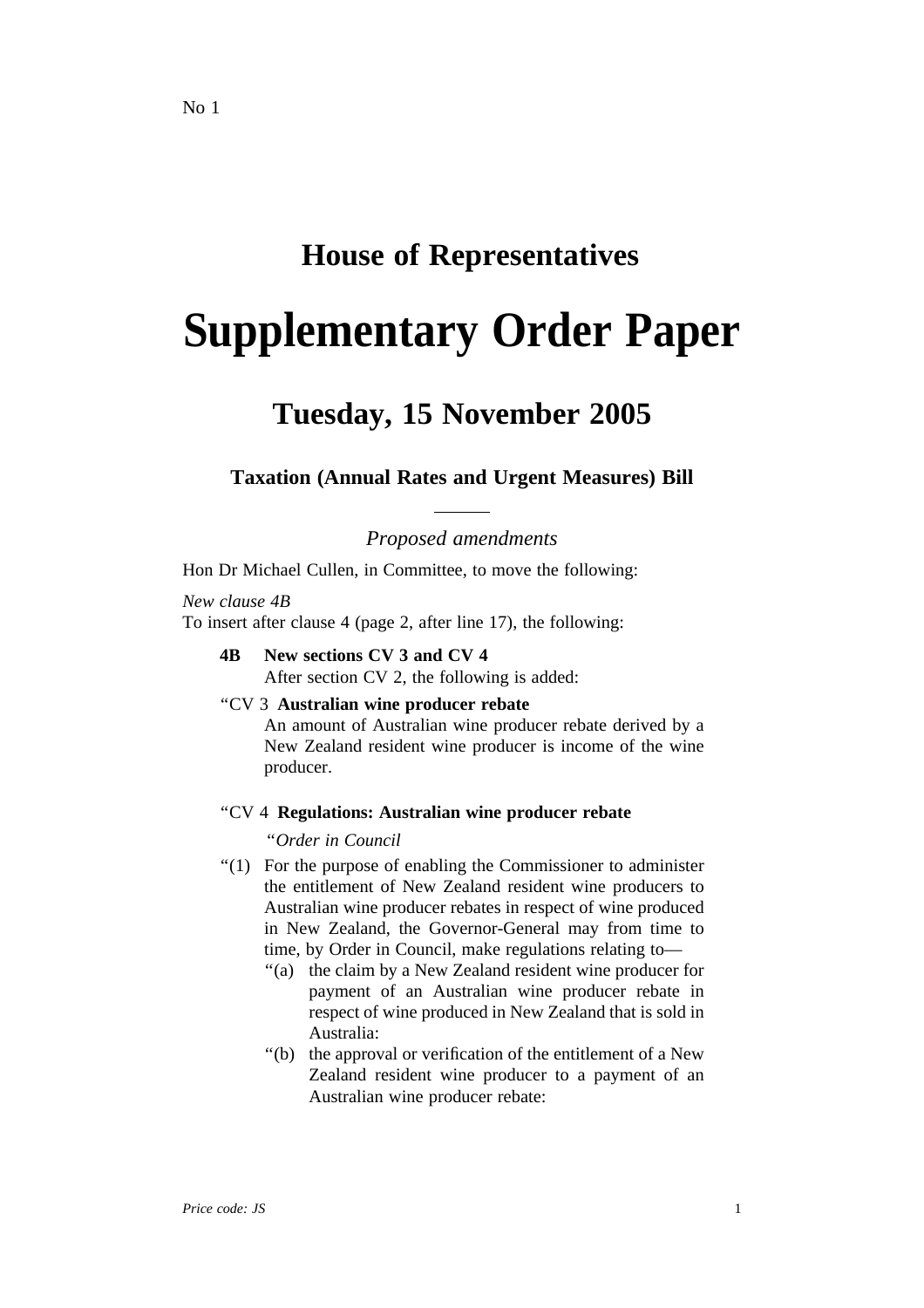"(c) any matter necessary to give effect to a provision relating to Australian wine producer rebates in the agreement for the time being in force between the Government of New Zealand and the Government of Australia for the avoidance of double taxation and the prevention of fiscal evasion with respect to taxes on income.

#### ''*Force and effect*

- ''(2) An Order in Council under subsection (1)—
	- ''(a) has force and effect despite any provision in this Act or any other Inland Revenue Act or the Official Information Act 1982 or the Privacy Act 1993:
	- ''(b) may come into force on or after 1 July 2005:
	- ''(c) may apply for Australian financial years commencing on or after 1 July 2005.

#### ''*Definitions*

"(3) In this section, $-$ 

''**Australian financial year** means a year starting on and including 1 July.

''**wine** has the meaning given in section 31-1 of A New Tax System (Wine Equalisation Tax) Act 1999 (Aust), as amended from time to time, and regulations made under that Act.''

#### *New clause 5B*

To insert after clause 5 (page 2, after line 29), the following:

#### **5B Definition**

In section OB 1, after the definition of **Australian imputation credit account company**, the following is inserted:

''**Australian wine producer rebate** means a producer rebate (under A New Tax System (Wine Equalisation Tax) Act 1999 (Aust), as amended from time to time, and regulations made under that Act) that relates to wine exported from New Zealand on or after 1 July 2005''.

#### *New Part 4*

To insert after Part 3 (page 13, after line 6), the following:

## **Part 4**

#### **Amendments to Tax Administration Act 1994**

#### **17 Tax Administration Act 1994**

This part amends the Tax Administration Act 1994.

#### **18 Interpretation**

In section 3(1), in the definition of **tax**, after paragraph (a), the following is inserted:

''(ab) for the purposes of the application of this Act in relation to a regulation made under section CV 4 of the Income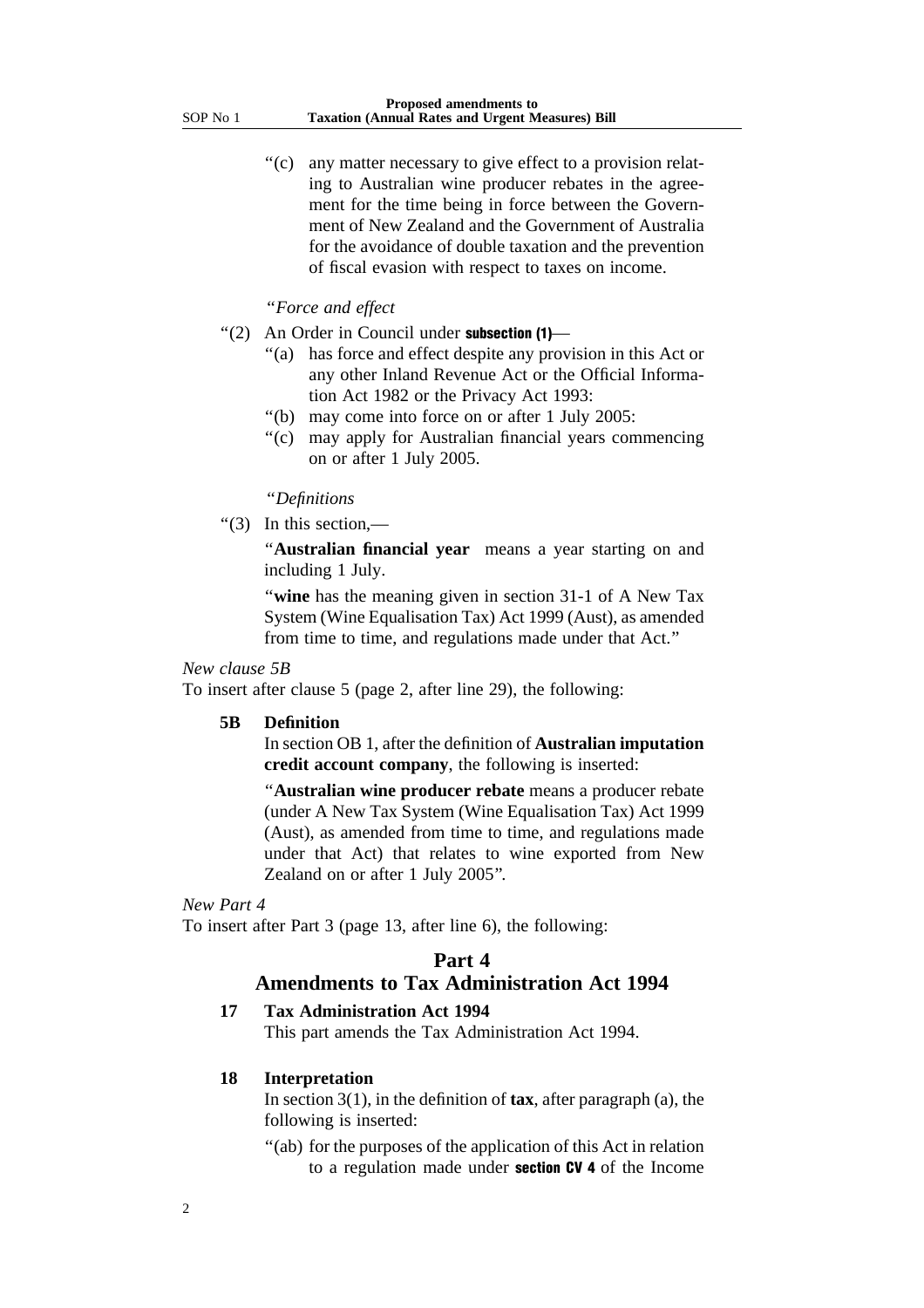Tax Act 2004, includes an Australian wine producer rebate:''.

#### **19 New section 4B inserted**

After section 4A, the following is inserted:

- ''4B **Application of Act in relation to Australian wine producer rebate**
- ''(1) This section governs the application of this Act in relation to the rights and obligations of a person under a regulation made under section CV 4 of the Income Tax Act 2004, which relates to Australian wine producer rebates.
- "(2) This Act applies to the rights and obligations as if—
	- ''(a) a person's claim for approval in respect of an Australian wine producer rebate were an application made by the person to the Commissioner for registration in respect of the administration of a tax imposed by an Inland Revenue Act:
	- ''(b) a person's claim for a payment of an Australian wine producer rebate were an application by the person to the Commissioner for a refund of a tax imposed by an Inland Revenue Act:
	- "(c) a decision concerning an entitlement of the person to a payment of an Australian wine producer rebate were a decision by the Federal Commissioner of Taxation for Australia concerning an entitlement of the person to a refund of a tax imposed by the Commonwealth of Australia:
	- ''(d) a payment to the person of an Australian wine producer rebate were a refund by the Federal Commissioner of Taxation for Australia of a tax imposed by the Commonwealth of Australia.''

#### **20 New section 85J inserted**

After section 85I, the following is inserted:

#### ''85J **Disclosure of information for administration of Australian wine producer rebate**

- ''(1) The purpose of this section is to facilitate the exchange of information between the Commissioner and the Australian Taxation Office and the New Zealand Customs Service for the purpose of administering the entitlements of New Zealand resident wine producers to Australian wine producer rebates.
- $'(2)$  For the purposes of **subsection (1)**, the Commissioner may at any time provide all information referred to in subsection (3) to a person who is—
	- ''(a) an officer, employee, or agent of the Australian Taxation Office or the New Zealand Customs Service; and